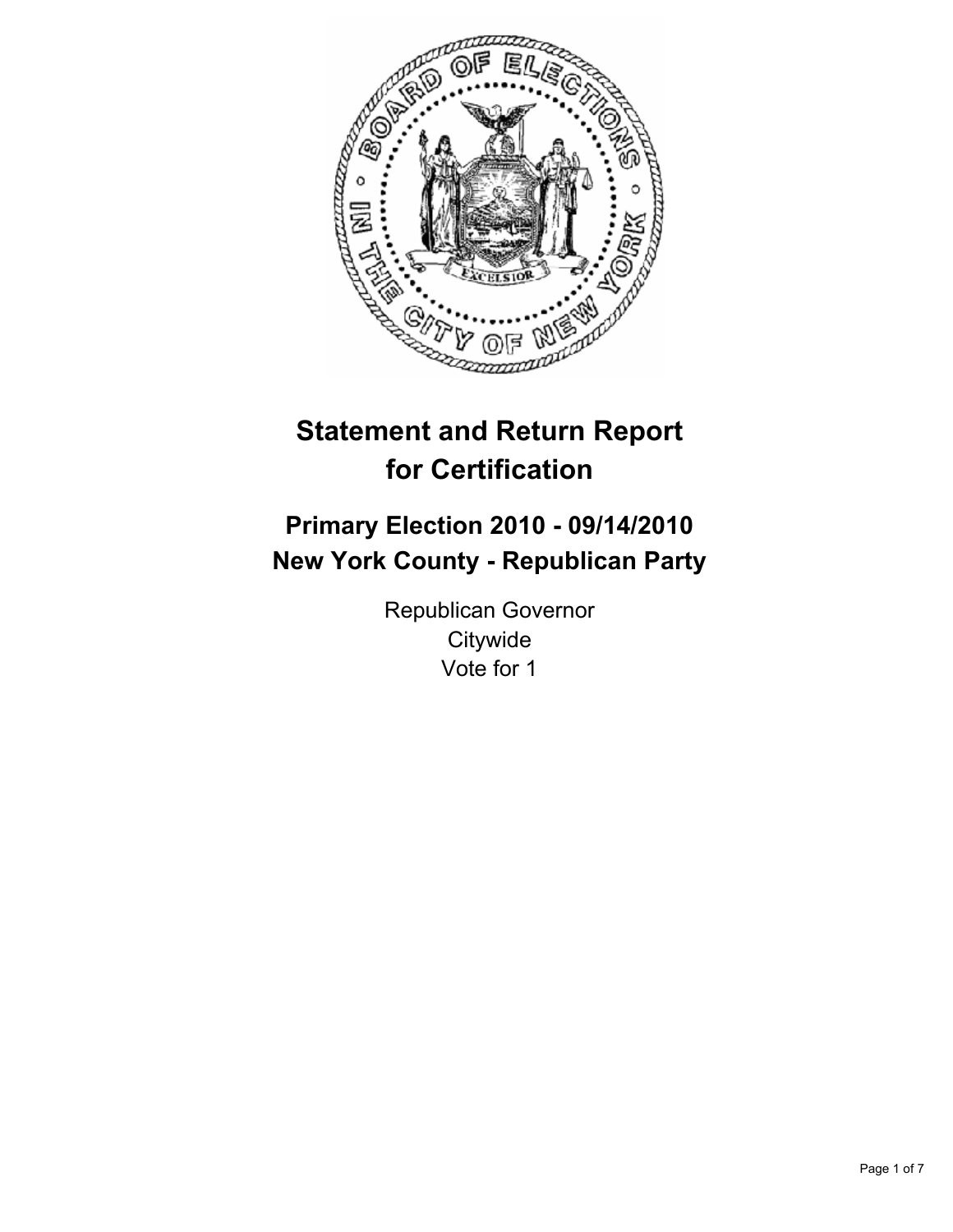

| <b>Total Votes</b>        | 504 |
|---------------------------|-----|
| MIKE BLOOMBERG (WRITE-IN) |     |
| ANDREW CUOMO (WRITE-IN)   |     |
| A CUOMO (WRITE-IN)        |     |
| CARL P PALADINO           | 214 |
| RICK A LAZIO              | 287 |
| <b>AFFIDAVIT</b>          | 4   |
| ABSENTEE/MILITARY         | 24  |
| <b>EMERGENCY</b>          |     |
| PUBLIC COUNTER            | 491 |

#### **Assembly District 65**

| 1,851 |
|-------|
| 0     |
| 61    |
| 36    |
| 1,143 |
| 742   |
| 1     |
| 2     |
|       |
| 1     |
| 1,890 |
|       |

| <b>Total Votes</b>              | 535          |
|---------------------------------|--------------|
| WARREN REDLICH (WRITE-IN)       | 1            |
| SURY LEWIS (WRITE-IN)           | $\mathbf{1}$ |
| RUDY GUILIANI (WRITE-IN)        | 1            |
| RALPH NADER (WRITE-IN)          | 1            |
| NO NAME (WRITE-IN)              | 1            |
| <b>GOV PATTERSON (WRITE-IN)</b> | 1            |
| ELIOTT SPRITZER (WRITE-IN)      | 1            |
| ELIOT SPITZER (WRITE-IN)        | 1            |
| CARL P PALADINO                 | 256          |
| <b>RICK A LAZIO</b>             | 271          |
| <b>AFFIDAVIT</b>                | 9            |
| ABSENTEE/MILITARY               | 16           |
| <b>EMERGENCY</b>                | 0            |
| PUBLIC COUNTER                  | 525          |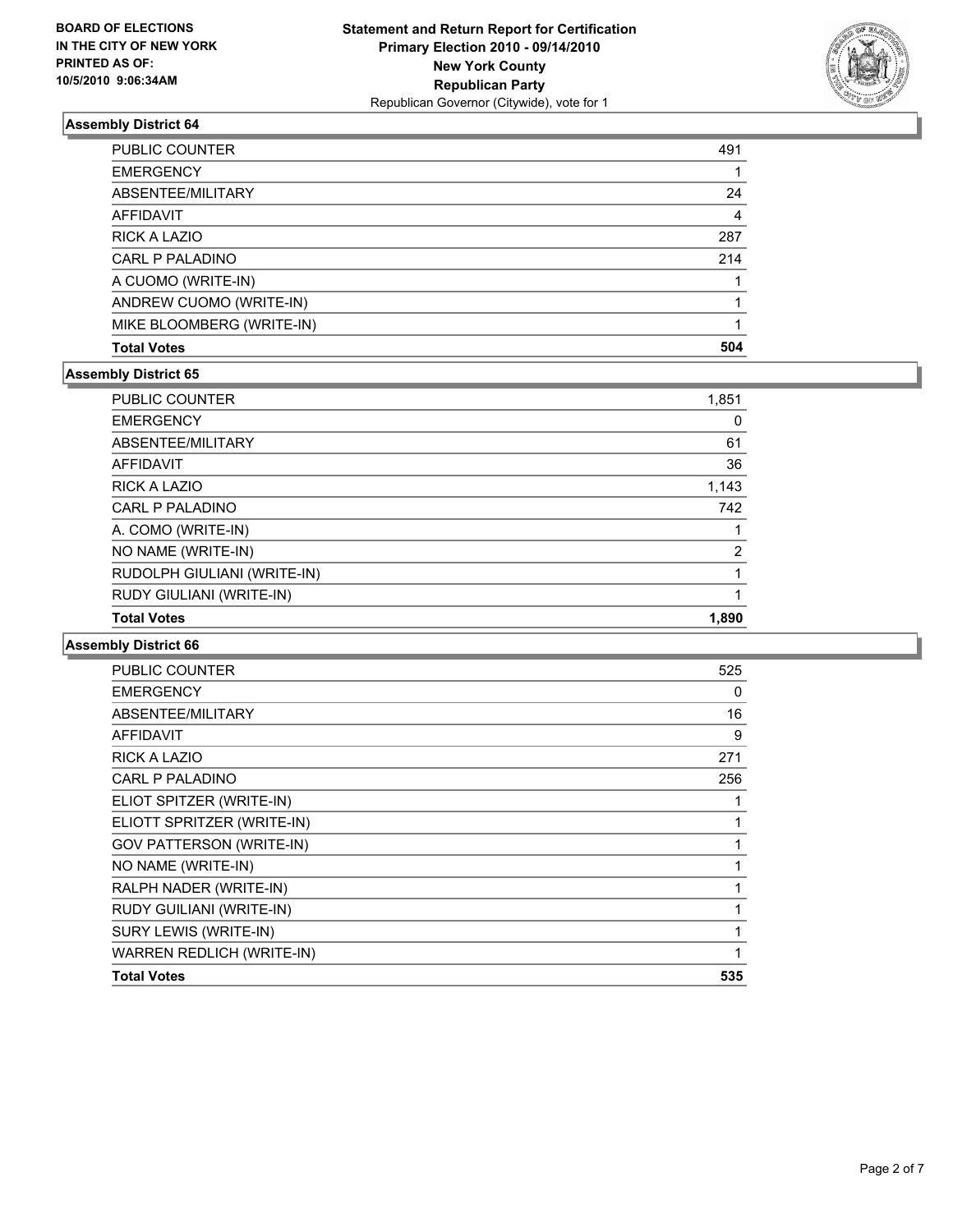

| PUBLIC COUNTER        | 869 |
|-----------------------|-----|
| <b>EMERGENCY</b>      | 0   |
| ABSENTEE/MILITARY     | 22  |
| <b>AFFIDAVIT</b>      | 19  |
| RICK A LAZIO          | 486 |
| CARL P PALADINO       | 373 |
| BLASIO (WRITE-IN)     |     |
| CUOMO (WRITE-IN)      |     |
| NO NAME (WRITE-IN)    | 11  |
| R. BRODIVY (WRITE-IN) |     |
| STEVE LEVY (WRITE-IN) |     |
| <b>Total Votes</b>    | 874 |

**Assembly District 68**

| <b>PUBLIC COUNTER</b>   | 269 |
|-------------------------|-----|
| <b>EMERGENCY</b>        | 0   |
| ABSENTEE/MILITARY       | 32  |
| <b>AFFIDAVIT</b>        | 6   |
| <b>RICK A LAZIO</b>     | 178 |
| CARL P PALADINO         | 105 |
| ANDREW CUOMO (WRITE-IN) |     |
| ANYONE ELSE (WRITE-IN)  |     |
| NO NAME (WRITE-IN)      | 4   |
| R. GUILIANI (WRITE-IN)  |     |
| <b>Total Votes</b>      | 290 |

## **Assembly District 69**

| PUBLIC COUNTER               | 350 |
|------------------------------|-----|
| <b>EMERGENCY</b>             |     |
| ABSENTEE/MILITARY            | 19  |
| <b>AFFIDAVIT</b>             |     |
| <b>RICK A LAZIO</b>          | 207 |
| CARL P PALADINO              | 160 |
| ANDREW CUOMO (WRITE-IN)      |     |
| MICHAEL BLOOMBERG (WRITE-IN) |     |
| NO NAME (WRITE-IN)           | 2   |
| <b>Total Votes</b>           | 371 |

| <b>PUBLIC COUNTER</b> | 110 |
|-----------------------|-----|
| <b>EMERGENCY</b>      |     |
| ABSENTEE/MILITARY     | 20  |
| AFFIDAVIT             | 4   |
| <b>RICK A LAZIO</b>   | 65  |
| CARL P PALADINO       | 60  |
| NO NAME (WRITE-IN)    |     |
| <b>Total Votes</b>    | 126 |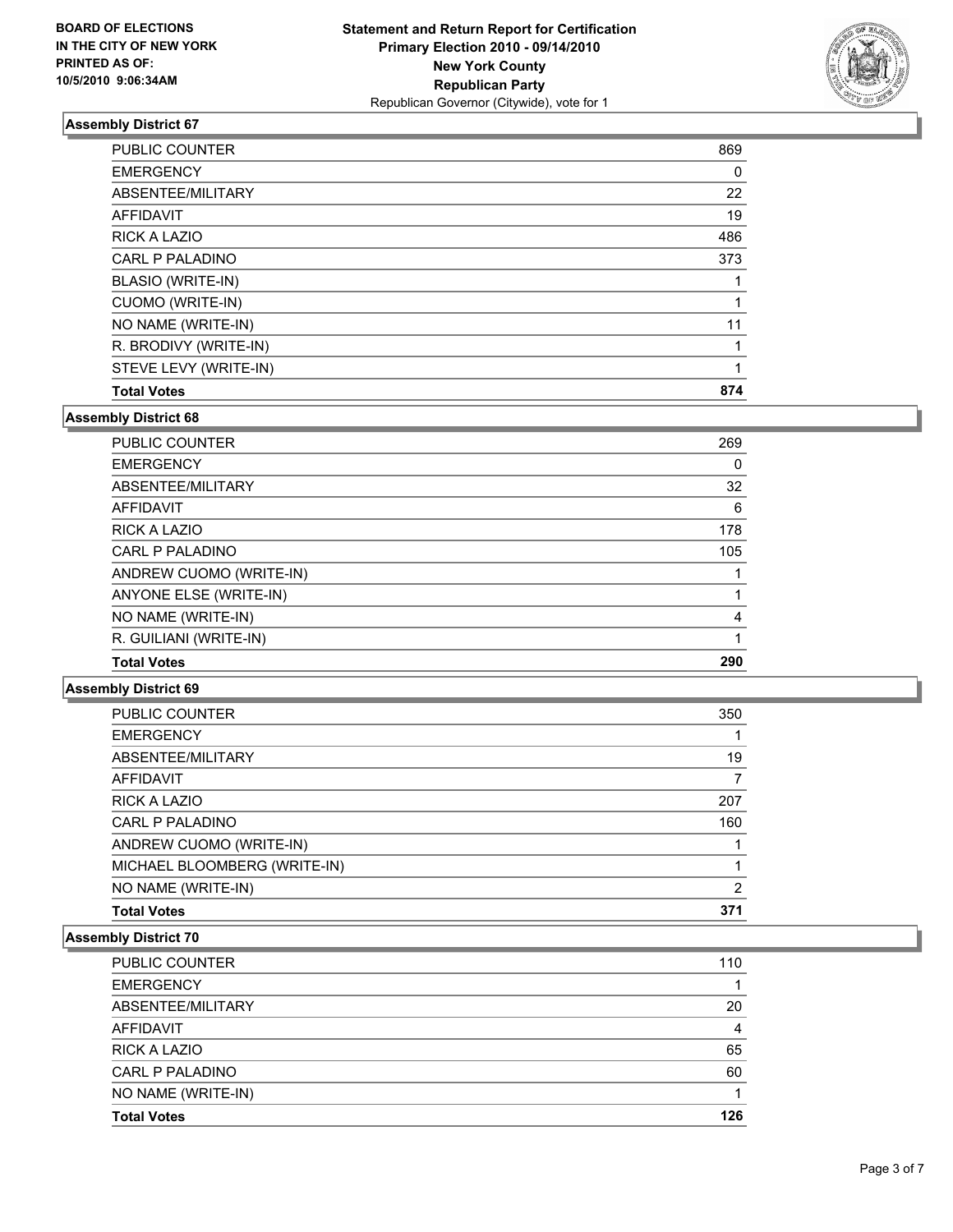

| PUBLIC COUNTER              | 192 |
|-----------------------------|-----|
| <b>EMERGENCY</b>            | 0   |
| ABSENTEE/MILITARY           | 22  |
| AFFIDAVIT                   | 10  |
| <b>RICK A LAZIO</b>         | 130 |
| CARL P PALADINO             | 86  |
| ADINA ROSENSTOCK (WRITE-IN) |     |
| DAVID PATTERSON (WRITE-IN)  |     |
| <b>Total Votes</b>          | 218 |

## **Assembly District 72**

| PUBLIC COUNTER                    | 133 |
|-----------------------------------|-----|
| <b>EMERGENCY</b>                  | 0   |
| ABSENTEE/MILITARY                 | 11  |
| AFFIDAVIT                         | 3   |
| <b>RICK A LAZIO</b>               | 84  |
| CARL P PALADINO                   | 58  |
| R. LAZIO (WRITE-IN)               |     |
| <b>WARREN REDLEIGH (WRITE-IN)</b> |     |
| <b>Total Votes</b>                | 144 |

| <b>PUBLIC COUNTER</b>        | 2,209        |
|------------------------------|--------------|
| <b>EMERGENCY</b>             | 0            |
| ABSENTEE/MILITARY            | 72           |
| <b>AFFIDAVIT</b>             | 33           |
| <b>RICK A LAZIO</b>          | 1,367        |
| CARL P PALADINO              | 874          |
| CANDIDATO ANOTADO (WRITE-IN) | 1            |
| CHRIS KNAUTH (WRITE-IN)      | 1            |
| ED SIMMEL KJADZ (WRITE-IN)   | 1            |
| G BLAU (WRITE-IN)            | 1            |
| MAYOR BLOOMBERG (WRITE-IN)   | 1            |
| NO NAME (WRITE-IN)           | 6            |
| R. LAZIO (WRITE-IN)          | $\mathbf{1}$ |
| RUDY GUILANI (WRITE-IN)      | 1            |
| <b>Total Votes</b>           | 2,254        |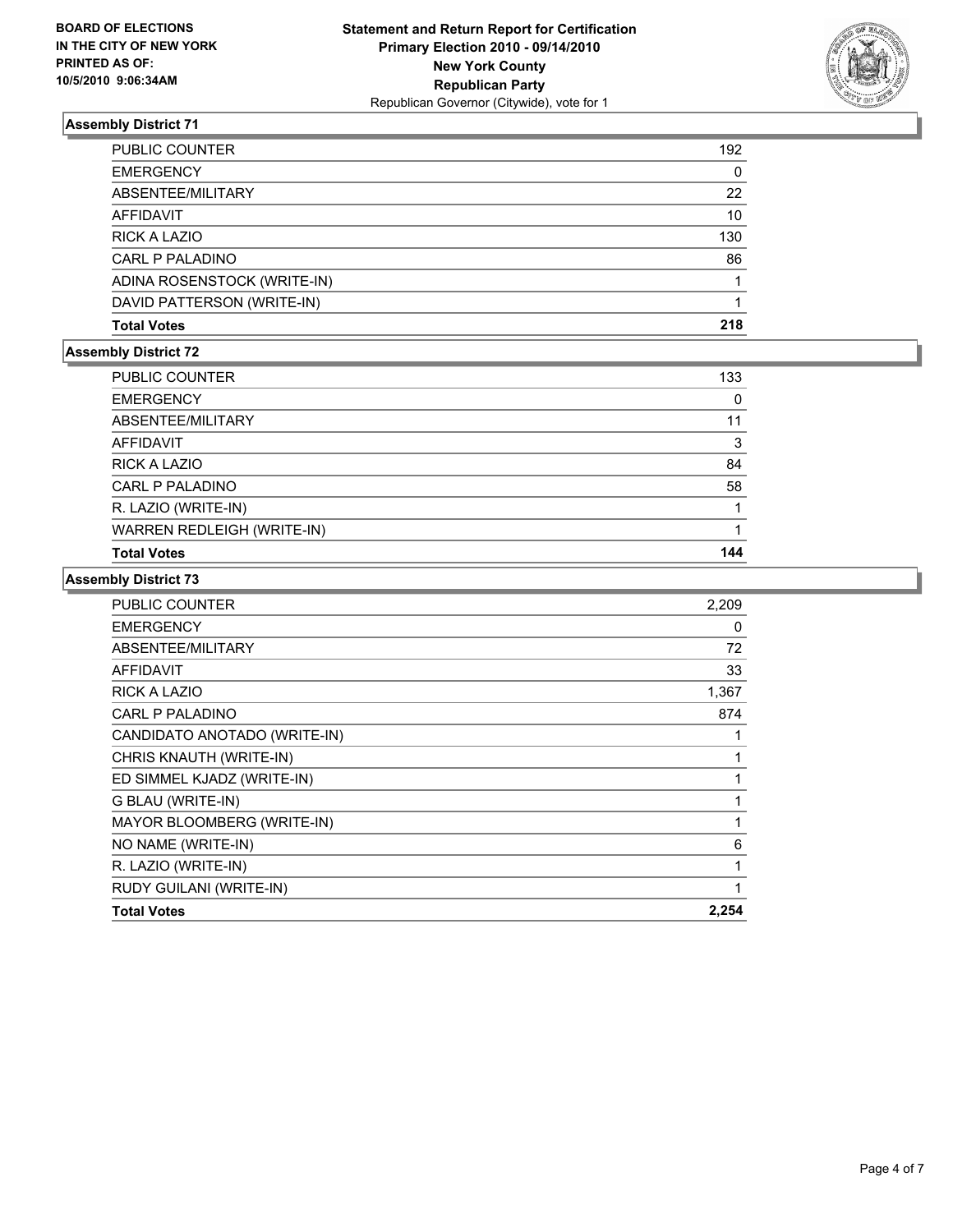

| <b>PUBLIC COUNTER</b>    | 988   |
|--------------------------|-------|
| <b>EMERGENCY</b>         | 0     |
| ABSENTEE/MILITARY        | 39    |
| <b>AFFIDAVIT</b>         | 20    |
| RICK A LAZIO             | 597   |
| CARL P PALADINO          | 411   |
| J JERK (WRITE-IN)        |       |
| NO NAME (WRITE-IN)       | 9     |
| RALPH NADER (WRITE-IN)   |       |
| RHODA TEBENOV (WRITE-IN) |       |
| <b>Total Votes</b>       | 1.020 |

| CARL P PALADINO<br><b>GREG BALL (WRITE-IN)</b> | 373 |
|------------------------------------------------|-----|
| MARIO COOMO (WRITE-IN)                         |     |
| NONE OF THE ABOVE (WRITE-IN)                   |     |
| <b>ONATADO (WRITE-IN)</b>                      |     |
| PATERSON (WRITE-IN)                            |     |
| RUDY GUILANI (WRITE-IN)                        | 1   |
| <b>Total Votes</b>                             | 874 |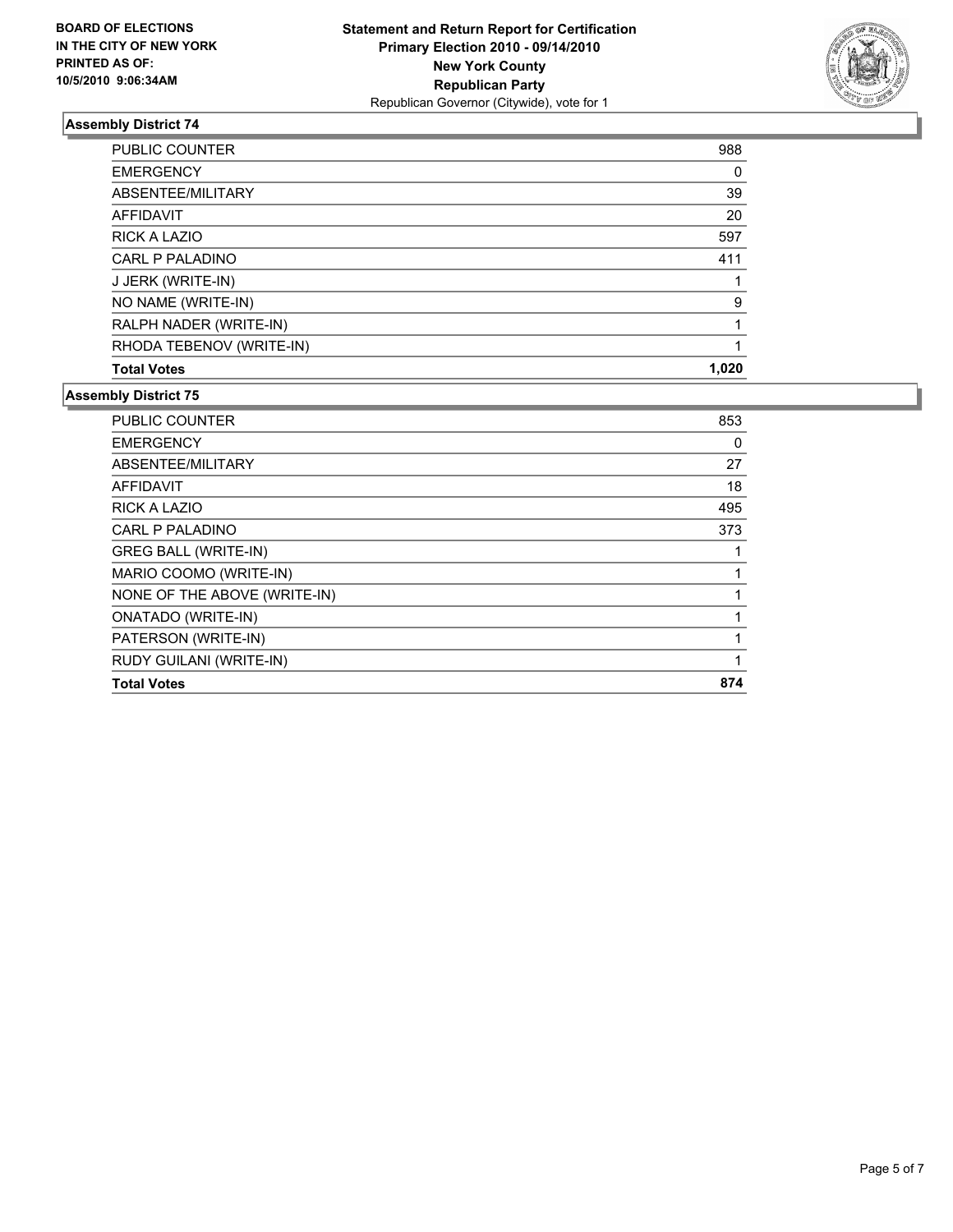

## **Total for Republican Governor (Citywide) - New York County**

| <b>PUBLIC COUNTER</b>           | 8,840          |
|---------------------------------|----------------|
| <b>EMERGENCY</b>                | 3              |
| ABSENTEE/MILITARY               | 365            |
| <b>AFFIDAVIT</b>                | 169            |
| <b>RICK A LAZIO</b>             | 5,310          |
| CARL P PALADINO                 | 3,712          |
| A CUOMO (WRITE-IN)              | 1              |
| A. COMO (WRITE-IN)              | 1              |
| ADINA ROSENSTOCK (WRITE-IN)     | 1              |
| ANDREW CUOMO (WRITE-IN)         | 3              |
| ANYONE ELSE (WRITE-IN)          | 1              |
| <b>BLASIO (WRITE-IN)</b>        | 1              |
| CANDIDATO ANOTADO (WRITE-IN)    | 1              |
| CHRIS KNAUTH (WRITE-IN)         | 1              |
| CUOMO (WRITE-IN)                | 1              |
| DAVID PATTERSON (WRITE-IN)      | 1              |
| ED SIMMEL KJADZ (WRITE-IN)      | 1              |
| ELIOT SPITZER (WRITE-IN)        | 1              |
| ELIOTT SPRITZER (WRITE-IN)      | 1              |
| G BLAU (WRITE-IN)               | 1              |
| <b>GOV PATTERSON (WRITE-IN)</b> | 1              |
| <b>GREG BALL (WRITE-IN)</b>     | 1              |
| J JERK (WRITE-IN)               | 1              |
| MARIO COOMO (WRITE-IN)          | 1              |
| MAYOR BLOOMBERG (WRITE-IN)      | 1              |
| MICHAEL BLOOMBERG (WRITE-IN)    | 1              |
| MIKE BLOOMBERG (WRITE-IN)       | 1              |
| NO NAME (WRITE-IN)              | 36             |
| NONE OF THE ABOVE (WRITE-IN)    | 1              |
| <b>ONATADO (WRITE-IN)</b>       | 1              |
| PATERSON (WRITE-IN)             | 1              |
| R. BRODIVY (WRITE-IN)           | 1              |
| R. GUILIANI (WRITE-IN)          | $\mathbf{1}$   |
| R. LAZIO (WRITE-IN)             | $\mathbf{2}$   |
| RALPH NADER (WRITE-IN)          | $\overline{2}$ |
| RHODA TEBENOV (WRITE-IN)        | 1              |
| RUDOLPH GIULIANI (WRITE-IN)     | 1              |
| RUDY GIULIANI (WRITE-IN)        | 1              |
| RUDY GUILANI (WRITE-IN)         | 2              |
| RUDY GUILIANI (WRITE-IN)        | 1              |
| STEVE LEVY (WRITE-IN)           | 1              |
| SURY LEWIS (WRITE-IN)           | 1              |
| WARREN REDLEIGH (WRITE-IN)      | 1              |
| WARREN REDLICH (WRITE-IN)       | 1              |
| <b>Total Votes</b>              | 9,100          |